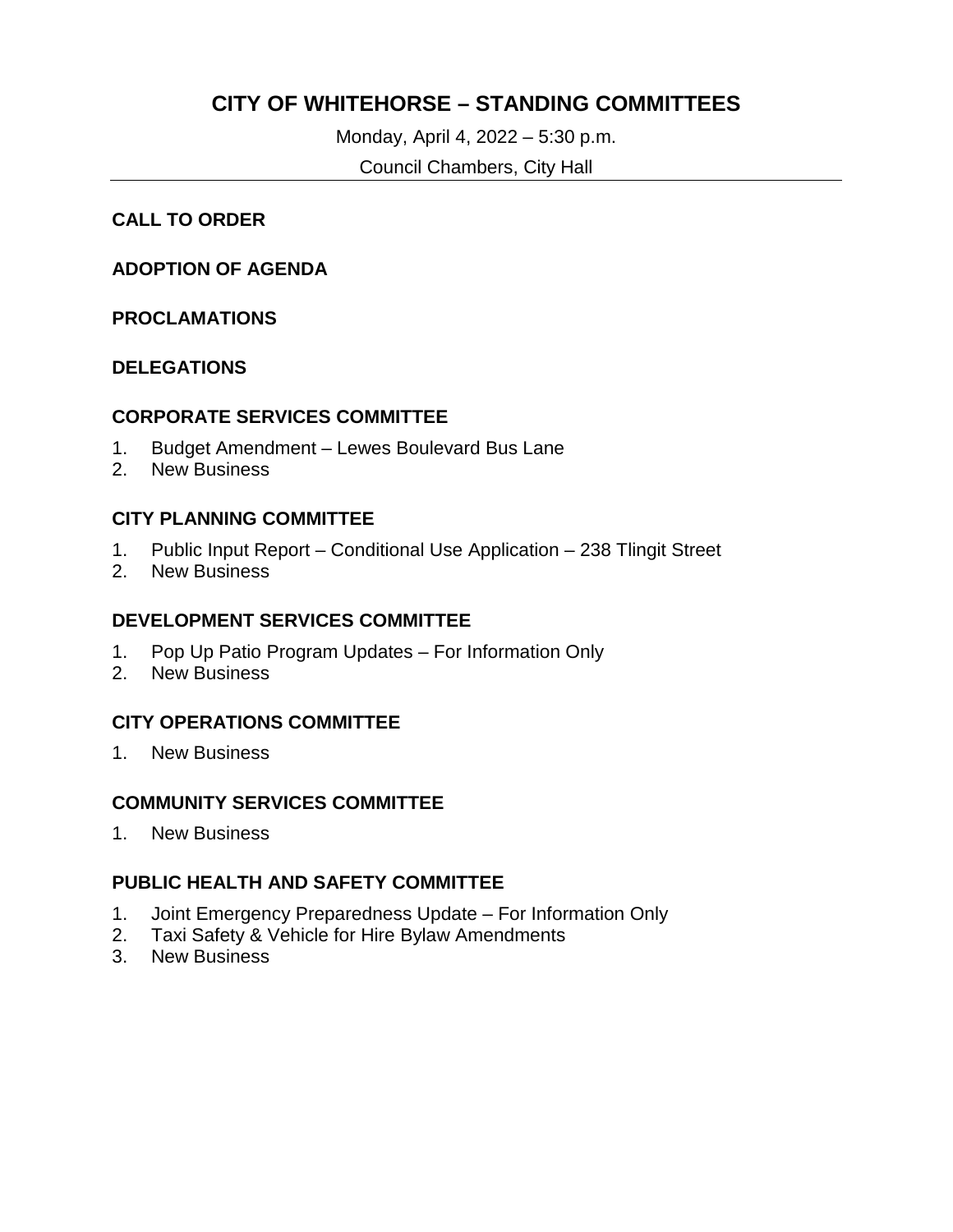# **CITY OF WHITEHORSE CORPORATE SERVICES COMMITTEE**



**Council Chambers, City Hall**

**Chair**: Michelle Friesen **Vice-Chair**: Kirk Cameron

- 1. Budget Amendment Lewes Boulevard Bus Lane Presented by Manager Taylor Eshpeter
- 2. New Business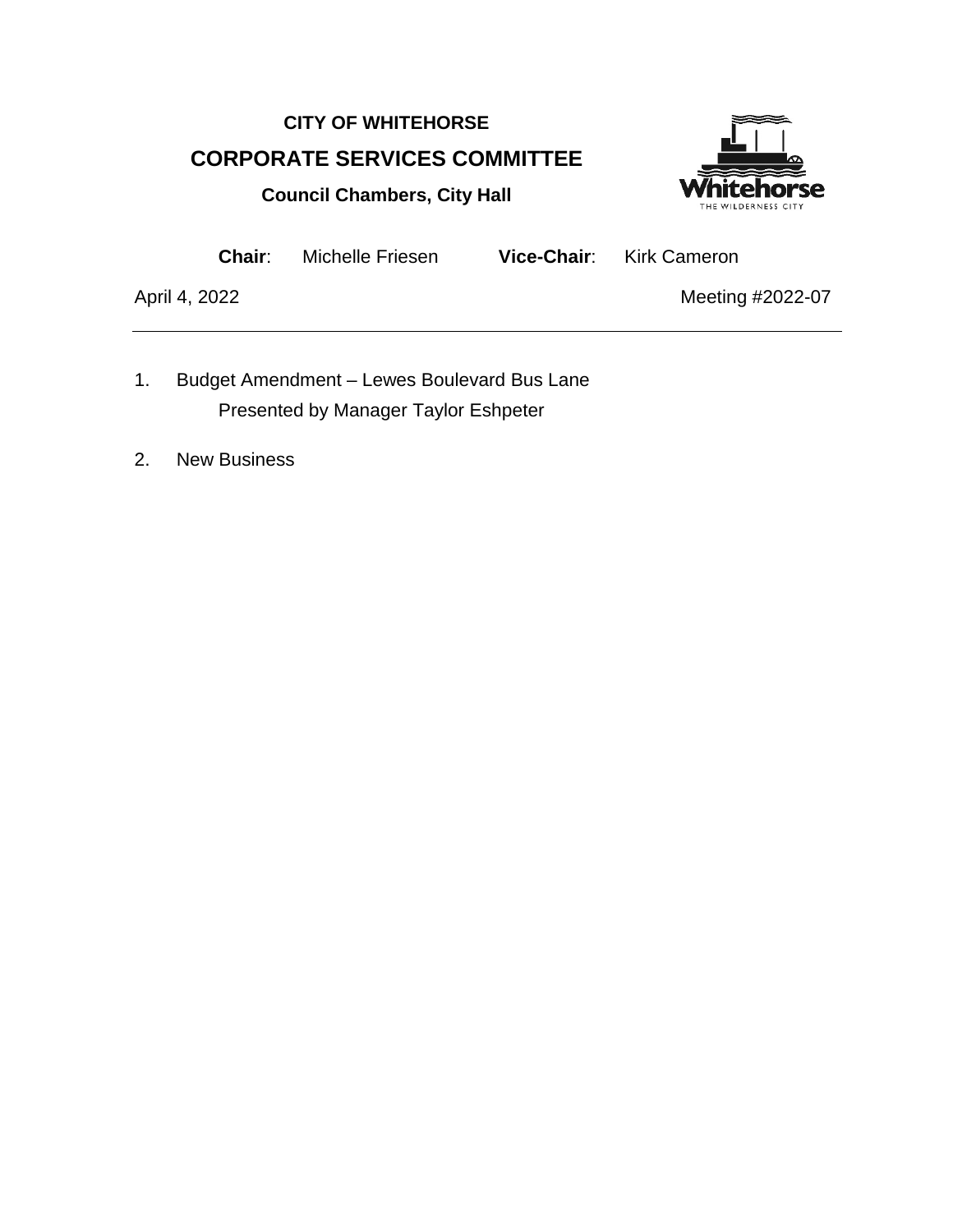**TO**: Corporate Services Committee

**FROM**: Administration

**DATE**: April 4, 2022

**RE**: Budget Amendment - Lewes Boulevard Bus Lane

# **ISSUE**

Administration is requesting a budget amendment for the Lewes Boulevard Bus Lane project prior to commencement of the construction services tender.

# **REFERENCE**

[Bylaw 2021-41 Capital Expenditure Program 2022 –](https://whitehorse.ca/home/showpublisheddocument/9371/637819809012100000) 2025, 240c01421 Lewes Boulevard Bus Lane

[Procurement Policy 2020-03](https://whitehorse.ca/home/showpublisheddocument/13860/637328235220100000)

Lewes Boulevard Bus Land - Hospital Road Intersection Improvements Drawing

# **HISTORY**

In effort to improve transit efficiency, reliability, and on-time performance, the City piloted a dedicated bus lane along Lewes Boulevard in 2018. The bus lane pilot extended along Lewes Boulevard from Teslin Road to a location just prior to Hospital Road in the northbound direction. The bus lane pilot was limited to pavement markings, temporary signage, and an extensive public communications campaign. Based on feedback by the Transit Services department, the pilot project resulted in significant improvements to transit operations efficiency and reliability.

Based on the success of the pilot program, Administration began engineering design work to formalize permanent transit priority infrastructure along Lewes Boulevard. The majority of geometric changes associated with the proposed transit priority infrastructure are located at the Lewes Boulevard and Hospital Road intersection. In addition to the dedicated bus lane, the project will include active transportation crossing and geometric improvements on the east approach of the intersection.

### **Utility Stations and Forcemain Conditions Assessment**

As part of the City's "Utility Stations and Forcemain Condition Assessment" project currently underway, Administration learned the First River Crossing Valve Chamber had deteriorated to the point of requiring emergency repair of the top slab to mitigate risk to public safety. The chamber is located within the roadway of the Lewes Boulevard and Hospital Road intersection. Temporary bracing was installed in December 2021 to prevent short term failure of the structure, while Administration considered options for the ultimate future of the valve chamber.

Realizing that a long term solution for the chamber is required, various options were considered for the future of the valve chamber including coordination opportunities with existing projects underway to maximize project management and construction efficiencies.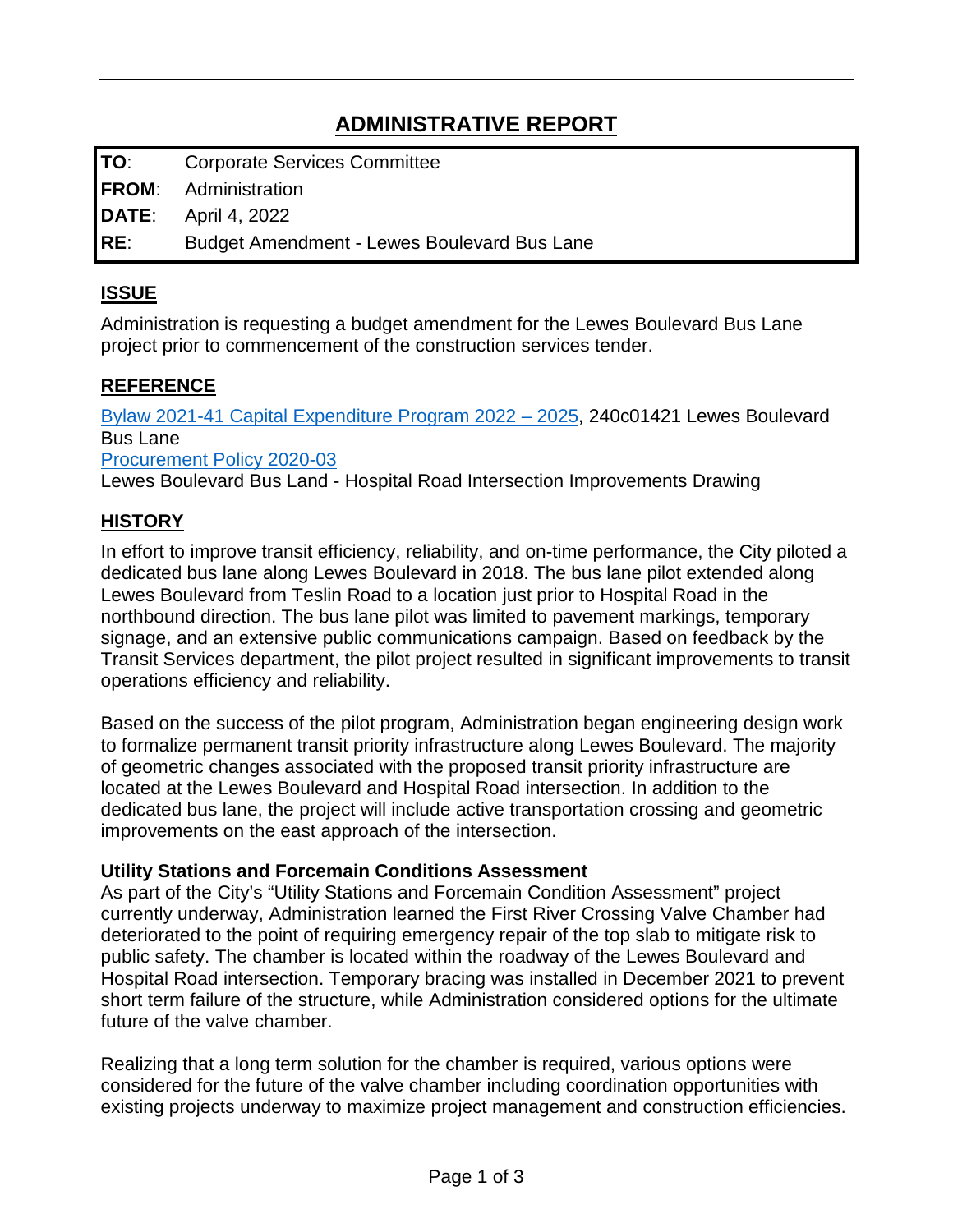Given that the valve chamber is located within the proposed limits of construction for the Lewes Boulevard Bus Lane project and the valve chamber's implications to design of the Lewes Boulevard Bus Lane project, it was deemed most cost-effective and practical to include design and construction work for the valve chamber in the Lewes Boulevard Bus Lane project rather than through a standalone project.

#### **Budget Amendment**

The design of the Lewes Boulevard Bus Lane is at the 95% design stage. The +/-10% estimated cost for construction of just the Lewes Boulevard Bus Lane project is \$1,000,000, including engineering services. The current approved budget is \$745,000.

The Engineering Department has an opinion of probable cost for the impacts of including the valve chamber replacement as part of the Lewes Boulevard Bus Lane project. The estimated total project cost, including the valve chamber replacement is \$1,145,000. Therefore, the project requires approximately \$400,000 in additional budget. The additional expenditures are eligible under the Canada Community-Building Fund (formerly known as GAS TAX).

#### **ALTERNATIVES**

- 1. Amend the Capital Budget for the Lewes Boulevard Bus Lane project.
- 2. Refer the matter back to Administration for further analysis.

### **ANALYSIS**

#### **Options Analysis for Project Delivery for the First River Crossing Valve Chamber**

The Engineering Services and Water and Waste departments considered various options for project delivery and scope of work associated with upgrades to the First River Crossing Valve Chamber. The options are as follows:

- Develop a standalone project.
- Integrate with the existing Lewes Boulevard Bus Lane project.

Developing a standalone project for the First River Crossing Valve Chamber was not deemed practical or economical given its location within the proposed limits of construction for the Lewes Boulevard Bus Lane project. Development of a standalone project would increase project management efforts as additional procurement, contract administration, monitoring, and tendering work would be required. A standalone project would also introduce design and construction coordination challenges, thereby introducing additional risk to the delivery of the projects. The Lewes Boulevard Bus Lane project is largely dependant on valve chamber upgrades proceeding first, therefore any scope and schedule implications associated with the valve chamber are likely to impact the scope and schedule of the Lewes Boulevard Bus Lane project. If a standalone project were pursued for the valve chamber replacement, then the construction contract for the Lewes Boulevard Bus Lane project would be delayed by at least one construction season.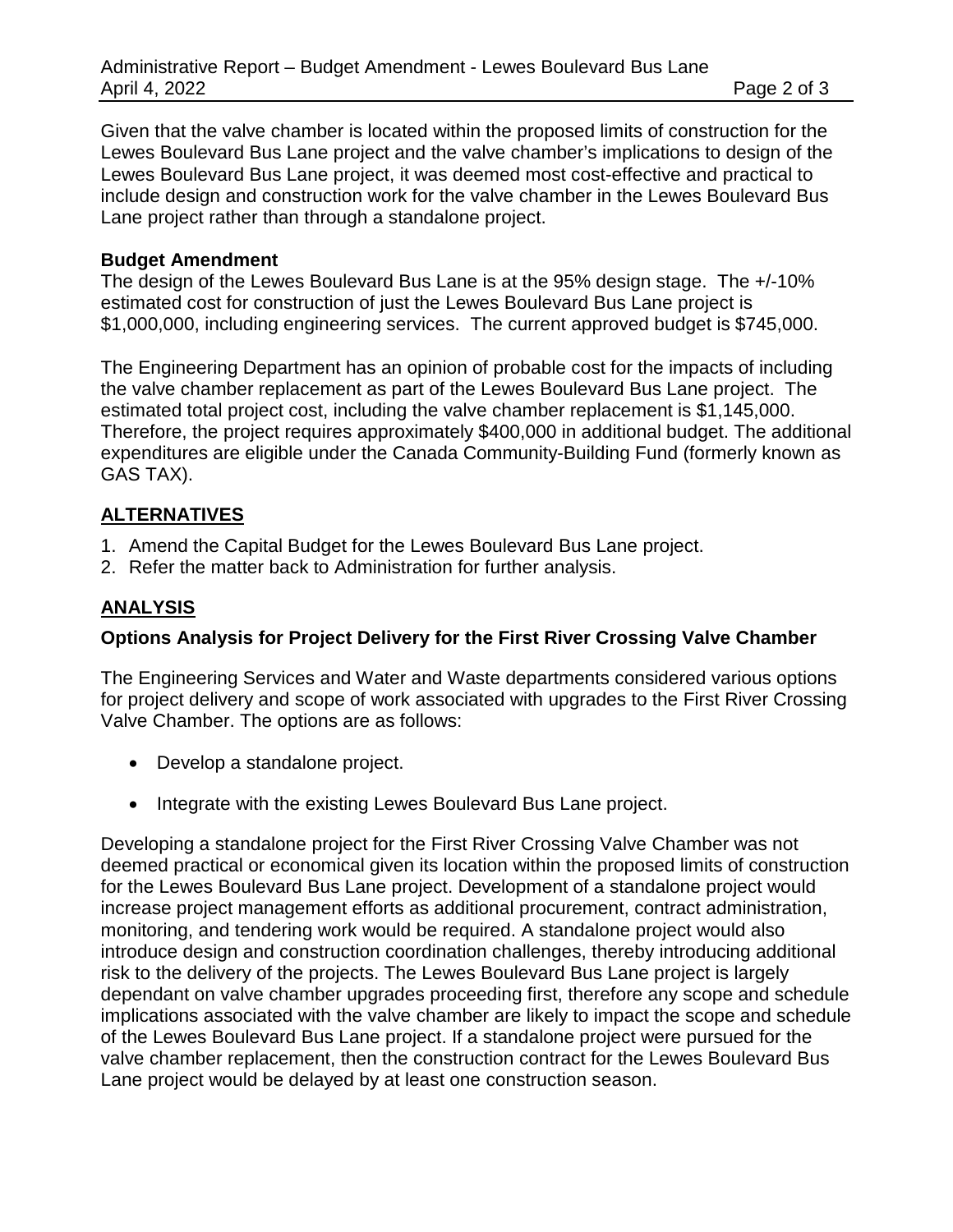The City's consultant for the Lewes Boulevard Bus Lane project has indicated they have available resources and expertise to carry out design works associated with the valve chamber. As such, Administration recommends including project delivery of works associated with the valve chamber as an addition to the existing Lewes Boulevard Bus Lane – Detail Design contract.

It should be noted that even with the integrated project approach there is significant risk that the construction of the Lewes Boulevard Bus Lane improvements will be delayed until 2023, however, Administration feels that by bundling the work into one construction tender, there is potential to complete all, or at least a substantial amount of the work in the 2022 construction season, pending availability of contractor resources and material availability.

Another alternative that Administration contemplated was to reduce the scope of the Lewes Boulevard Bus Lane project to reduce the overall cost and deliver both the valve chamber replacement and the bus lane improvements without increasing the project budget. To do this, the contemplated intersection improvements would be reduced significantly and as a result contemplated active transportation improvements would not be realized at the intersection. The active transportation improvements include additional Lewes Boulevard crossing on the south side of the intersection, removal of the right turn slip lanes, and improved geometry of crossings. There is value in these safety benefits, however, they are not critical for the implementation of the bus lane itself and are considered added value to the project.

#### **ADMINISTRATIVE RECOMMENDATION**

THAT Council direct the 2022 – 2025 Capital Expenditure Program be amended by increasing the budget for the Lewes Boulevard Bus Lane project #240c01421 in the amount of \$400,000 funded from the Capital Reserve until an amended Canada Community Building Fund Transfer Payment Agreement has been approved.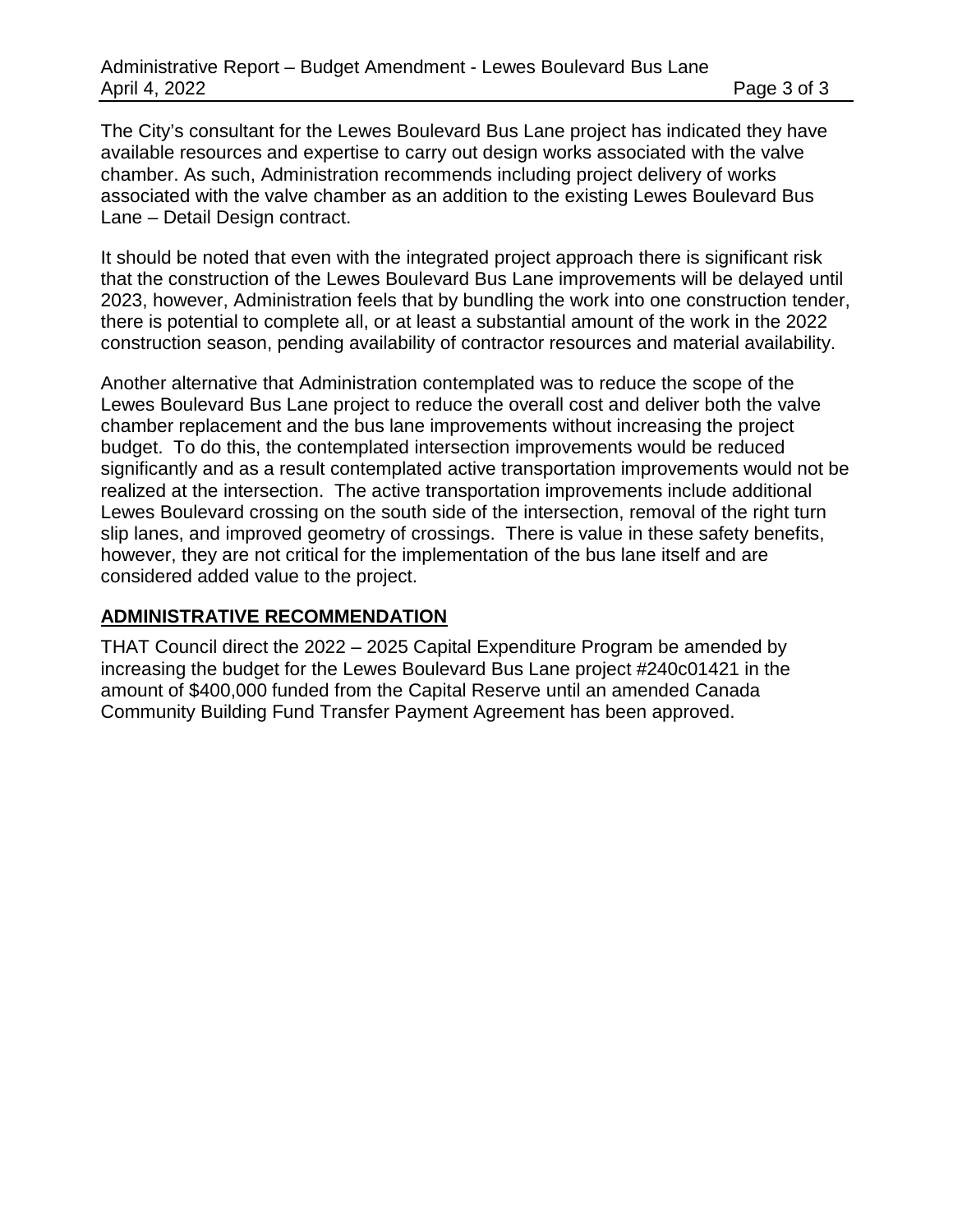| <b>EXISTING ISLANDS</b><br>TO BE REMOVED<br><b>NEW PATH</b><br><b>ESILL</b><br>UNH<br>$\boxdot$<br>B<br>NEW BARRIER CURB (typ)<br>ø<br>G<br>圓<br>Ø<br>$\overline{\mathcal{L}}$ | HOSPITAL RD<br>Ô.<br>$\frac{1}{2}$<br>Ð<br>0000<br>番<br>LID<br>$\Box$<br>$\mathbb{P}_{\mathbb{P}}^{\mathbb{P}}(\mathbb{P}_{\mathbb{P}}^{\mathbb{P}})$<br>13 <sub>m</sub><br>壽<br><b>EXISTING WATER</b><br>⊯া<br>METER CHAMBER<br>濤<br>EXISTING TRAFFIC SIGNAL (typ) | NEW OR MOVED TRAFFIC SIGNAL (typ) |
|--------------------------------------------------------------------------------------------------------------------------------------------------------------------------------|---------------------------------------------------------------------------------------------------------------------------------------------------------------------------------------------------------------------------------------------------------------------|-----------------------------------|
| Ð<br>$\boxtimes$<br>B<br>E<br>$\Box$<br>日<br>固<br>$\Box$<br>$\boxtimes$<br>$\frac{1}{2}$<br>$\rightarrow$                                                                      | $\frac{15}{15}$<br>E<br>E<br>$\boxdot$<br>D<br>D)<br>E<br>$\circledcirc_{\sim}$<br>(O)                                                                                                                                                                              | LEWES BLVD                        |
| SCALE:<br>DRAWN:<br><b>NTS</b><br><b>RSC</b><br>CHECKED:<br>DATE:                                                                                                              | LEWES BOULEVARD BUS LANE                                                                                                                                                                                                                                            |                                   |
| MARCH 25, 2022<br>DRAWING:<br>REVISION:                                                                                                                                        | <b>HOSPITAL ROAD</b><br><b>INTERSECTION IMPROVEMENTS</b>                                                                                                                                                                                                            | <b>rse</b><br>THE WILDERNESS CITY |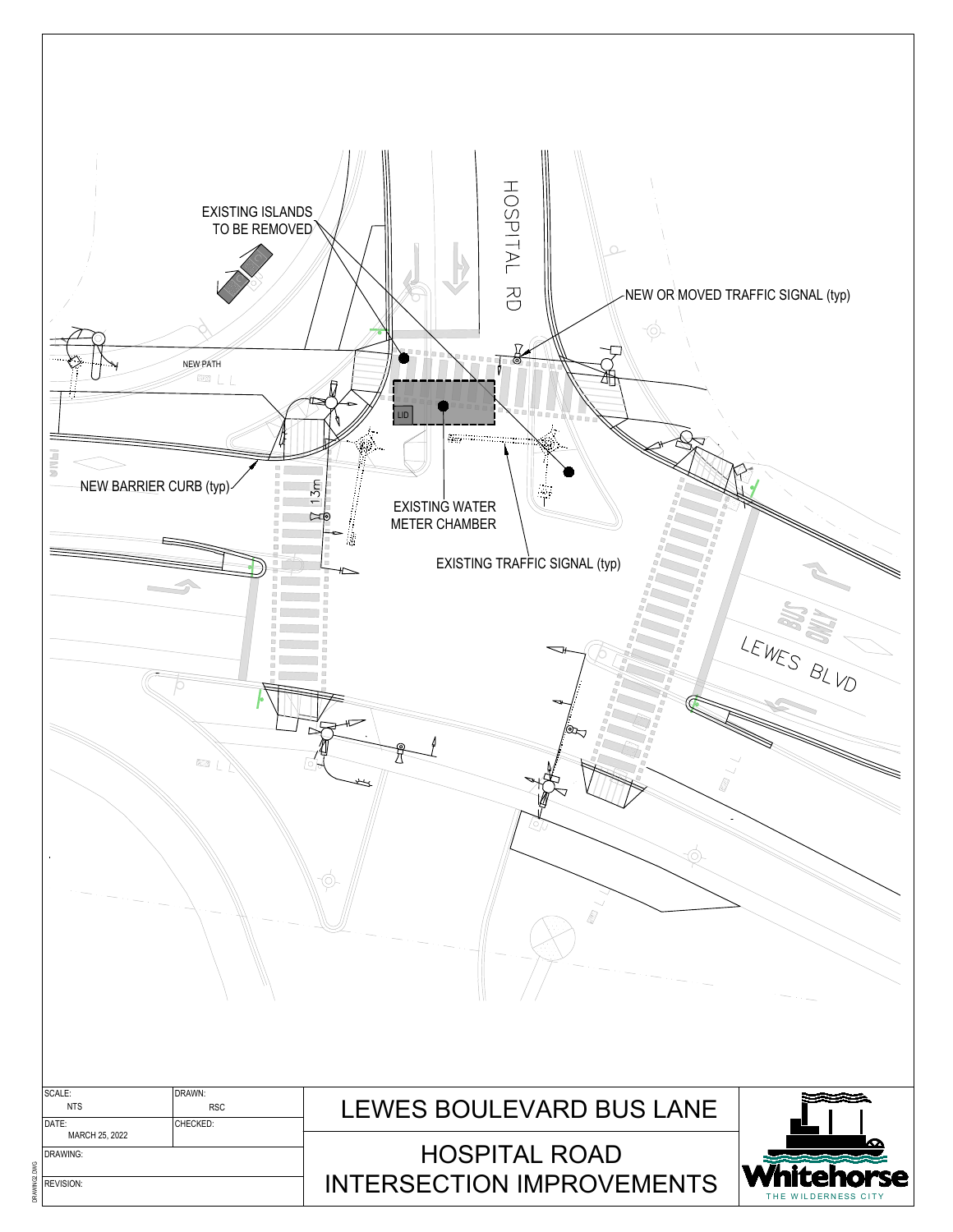# **CITY OF WHITEHORSE CITY PLANNING COMMITTEE Council Chambers, City Hall**



**Chair**: Dan Boyd **Vice-Chair**: Ted Laking

- 1. Public Input Report Conditional Use Application 238 Tlingit Street Presented by Acting Manager Darcy McCord
- 2. New Business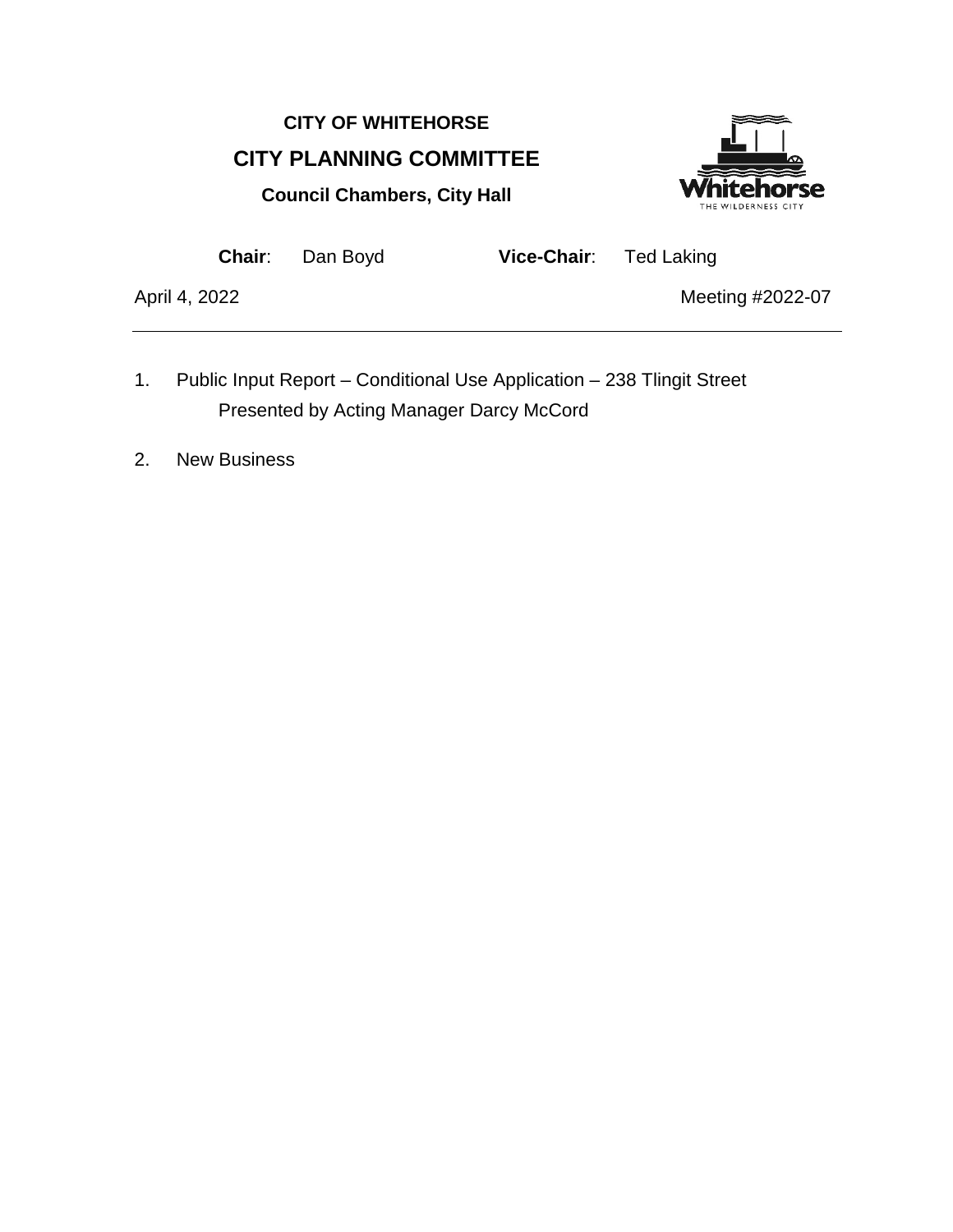**TO**: Planning Committee

**FROM**: Administration

**DATE**: April 4, 2022

**RE**: Public Input Report – Conditional Use Application – 238 Tlingit Street

### **ISSUE**

Application for Conditional Use approval to allow a 157  $m<sup>2</sup>$  caretaker residence at 238 Tlingit Street in Marwell.

#### **REFERENCE**

- [2010 Official Community Plan](https://whitehorse.ca/home/showpublisheddocument/10347/636730482186100000) (OCP)
- [Zoning Bylaw 2012-20](https://whitehorse.ca/home/showpublisheddocument/66/637788686461600000)
- Location Sketch

## **HISTORY**

An application has been made to develop a light equipment sales/rentals operation with a 157 m<sup>2</sup> caretaker residence at 238 Tlingit Street. A caretaker residence larger than 120 m2 is a conditional use in the First Nation Commercial Industrial Mixed (FN-CIM) zone, requiring a decision by Council.

A total of 26 letters were sent to property owners within a 100-meter radius of the site. Government of Yukon Land Client Services, Kwanlin Dün First Nation and Ta'an Kwäch'än Council were notified by mail and email. A notice of the proposed development was placed in the local newspapers on March 11, 2022.

A public input session was held on March 28, 2022. One submission was received. The submission was from the land owner, Kwanlin Dün First Nation, expressing support for the application.

### **ALTERNATIVES**

- 1. Approve the Conditional Use application.
- 2. Approve the Conditional Use application with conditions.
- 3. Do not approve the Conditional Use application.

### **ANALYSIS**

The application is consistent with the Official Community Plan and Zoning Bylaw and as no concerns were raised through the conditional use application process or from Administration, no conditions are recommended.

### **ADMINISTRATIVE RECOMMENDATION**

THAT Council approve the Conditional Use application to allow a 157  $m<sup>2</sup>$  caretaker residence as a secondary use, as shown on the submitted plans, at 238 Tlingit Street.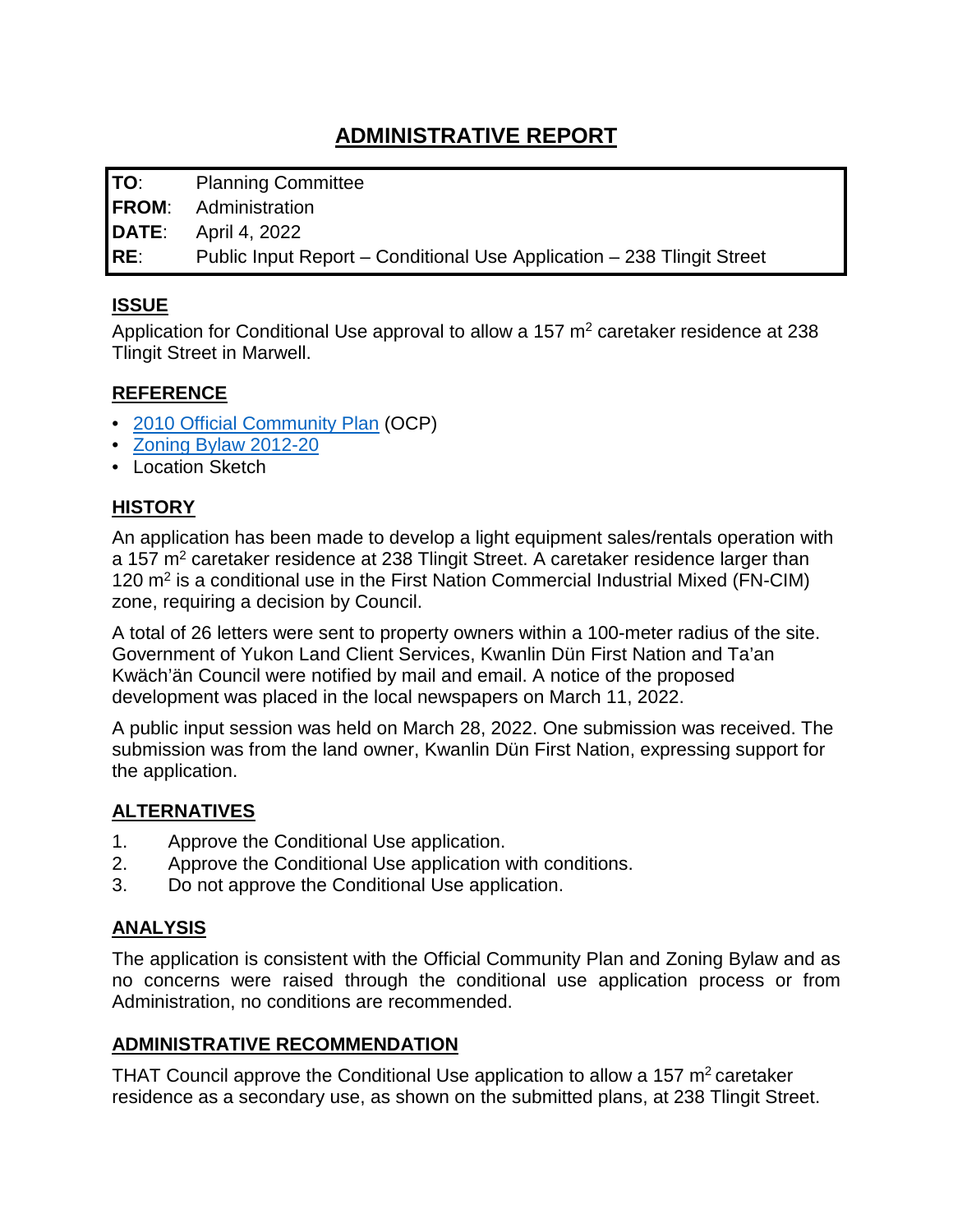# **CITY OF WHITEHORSE DEVELOPMENT SERVICES COMMITTEE Council Chambers, City Hall**



**Chair**: Jocelyn Curteanu **Vice-Chair**: Mellisa Murray

- 1. Pop Up Patio Program Updates For Information Only Presented by Acting Manager Darcy McCord
- 2. New Business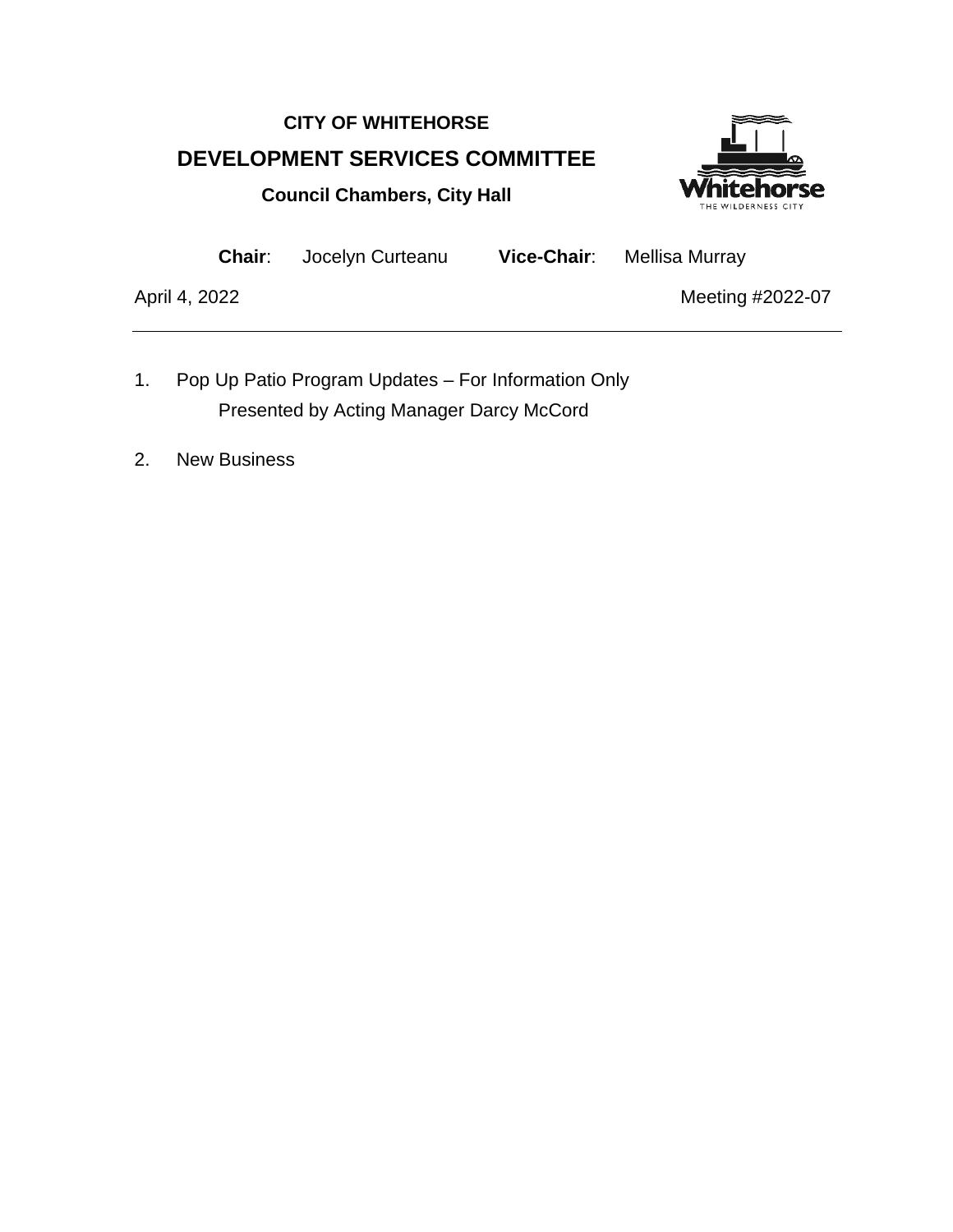**TO**: Development Services Committee

**FROM**: Administration

**DATE**: April 4, 2022

**RE**: Pop-up Patio Program Review – *For Information Only*

## **ISSUE**

Provide additional information as requested by Council for Pop-up Patio allowances and insurance.

## **REFERENCE**

- [Bylaw 2021-27 \(Sidewalk Café and Pop-up Patio Bylaw\)](https://www.whitehorse.ca/home/showpublisheddocument/14983/637577245248330000)
- Policy 2021-01 (Lease, Encroachment and Property Use Policy)
- Council Resolution 2022-05-06 (March 14, 2022)

# **HISTORY**

At the March 7, 2022 Council Committee meeting, Administration reported on the City's Pop-up Patio Program which resulted in Council approving a bylaw amendment to reduce the bagged meter fee for the 2022 season. During that process, Council passed a Resolution directing Administration to review the *Lease, Encroachment and Property Use Policy* with respect to the 6 m separation requirement between the outer edge of a pop-up patio to the nearest inside limit of the adjacent traffic lane (Section 2.10.7 (2)) and the liability insurance requirements (Section 4.2) to see if there were options to increase participation in the program.

# **ANALYSIS**

### **Patio and Street Separation Allowances**

Per Council direction, Administration has reviewed the current separation allowances to consider whether changes could be made to enable pop-up patios. The current Policy requires a separation distance of 6 metres from the outer edge of a pop-up patio to the inside limit of the adjacent traffic lane (generally the centerline of the road, except where there is more than one lane in each direction). This 6 m distance was initially recommended to ensure adequate separation between moving vehicles and patios. This distance was formulated around a 20 m wide road surface (e.g. Main Street), which effectively limits pop-up patios to streets with angle parking.

### **Streets with Parallel Parking Spaces**

Streets with parallel parking spaces were analyzed as it was understood that the space available on these narrower streets were especially challenging to fit patios within the current allowances. An alternative approach has now been explored which could set a new, narrower dimension that would apply to pop-up patios in parallel parking spaces, while still maintaining adequate clearance for passing vehicles.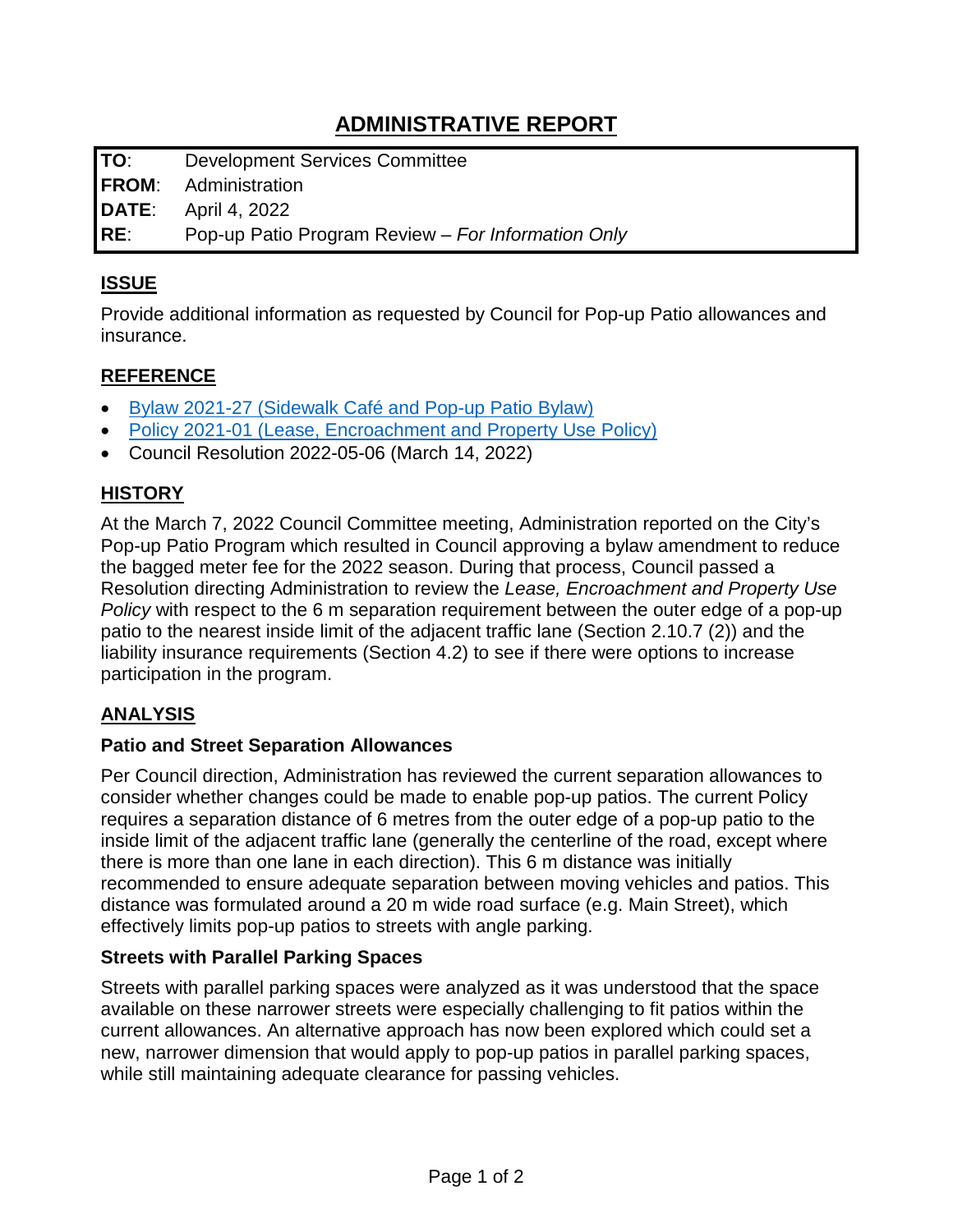The width of travel lanes for vehicles varies on downtown streets due to the variation of the street right of way width. All narrower streets include space for parallel parking spaces and an adjacent travel lane. By making the parking patio slightly narrower than the parallel parking space width, the existing travel lane width can be maintained (the patio is inset from the potential cars parked on either side of it).

Applying this approach would result a maximum patio width of 1.8 m. As parallel parking spaces project 2.4 m from the curb, it would leave a buffer of 0.6 m between the travel lane and the outer edge of a patio (approximately 2 feet). This buffer is identified because streets with parallel parking normally have narrower travel lanes, and would require vehicles to travel closer to the edge of the patios. An additional safety feature in this approach is that parallel parked cars should project further into the street than the patio naturally guiding vehicles away from the patio edge.

If pop-up patios were enabled in parallel parking spaces, Administration further notes that they should not be allowed anywhere on  $2<sup>nd</sup>$  Avenue and most blocks of  $4<sup>th</sup>$  Avenue. Some blocks on the east side of 4<sup>th</sup> Avenue in the downtown core (between Lambert and Jarvis Streets) could be appropriate as the vehicle lane is buffered by a bicycle lane.

Diagrams comparing the existing Policy requirements with these possible options are attached to illustrate how the new dimensions could be applied.

#### **Streets with Angle Parking Spaces**

A maximum patio width of 4 m in angle parking spaces would be effectively the same dimension that is allowed under the current Policy. Angle parking spaces project 4.3 m from the curb, leaving a buffer of 0.3 m between the travel lane and the outer edge of a patio. The only difference is the method of measurement which would be to measure from the curb to the outer edge of the patio and avoid trying to measure the edge of the travel lane, which may not be apparent if there is no line. This approach for patios has been identified where there is parallel parking as well.

The City Engineer, who is responsible for the design of City streets, has confirmed that these approaches would be satisfactory from a safety perspective.

Any changes to the current patio and street separation allowances would require amending the *Lease, Encroachment and Property Use Policy*.

#### **Insurance**

Liability Insurance amounts are established through consultation with the City's insurer. Levels and amounts are set in relation to risk associated with each type of activity being proposed on public land. This insurance is designed to protect the business owner and the City in the event of an incident. The amount of \$5 million for pop-up patios was assessed and established in May of 2021 with the introduction of the program. Reducing this insurance requirement would expose the business owner and the City to additional risk.

The City's insurer has been consulted on the new approach to separation distances outlined in this report and does not recommend any changes to the required Liability Insurance – that it remain at \$5 million.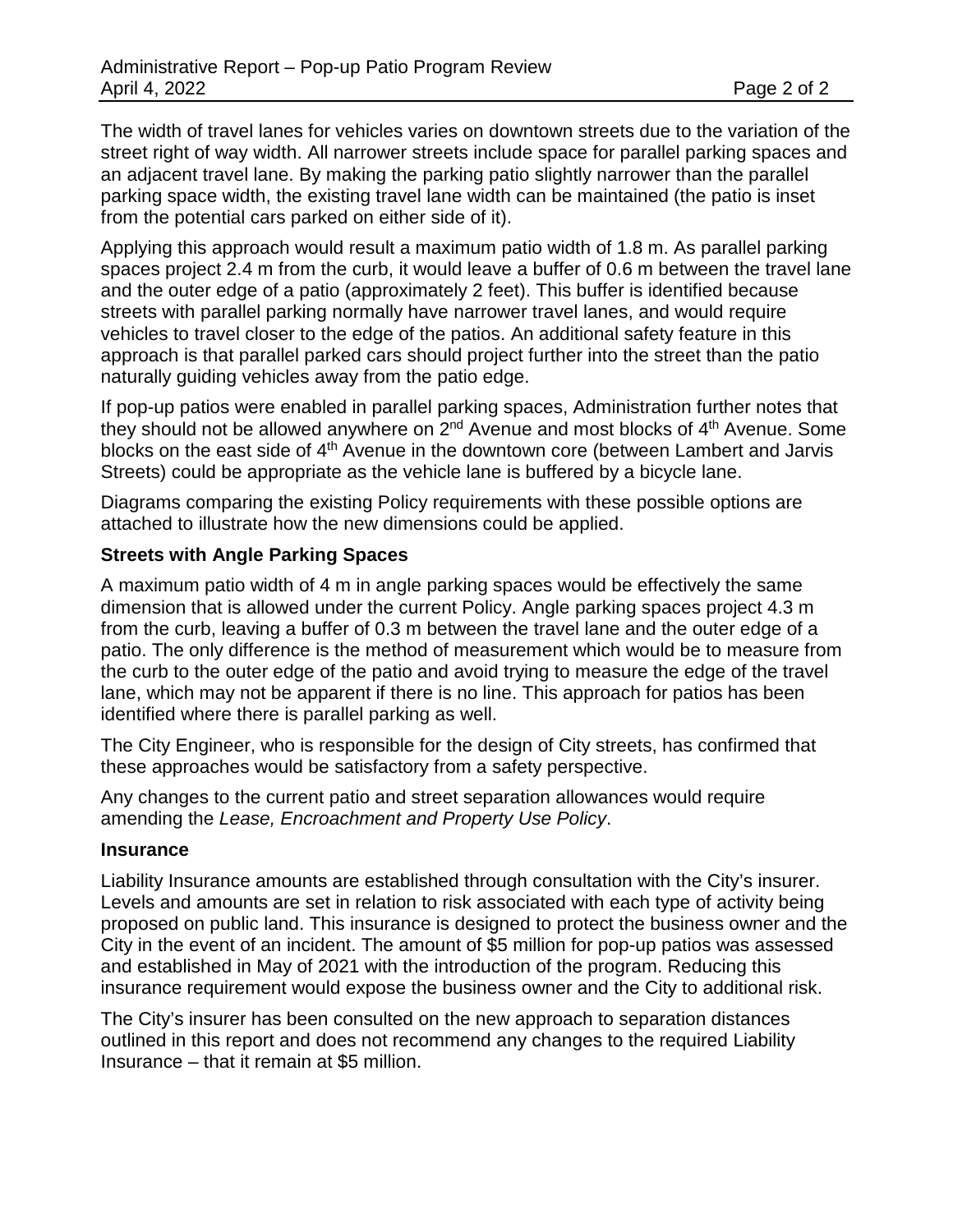# **Possible approach to enable pop-up patios on streets with parallel parking**



# **Streets with Angle Parking**



Possible Approach (patio maximum 4.0 m from curb)

# **Streets with Parallel Parking**





Possible Approach (patio maximum 1.8 m from curb)

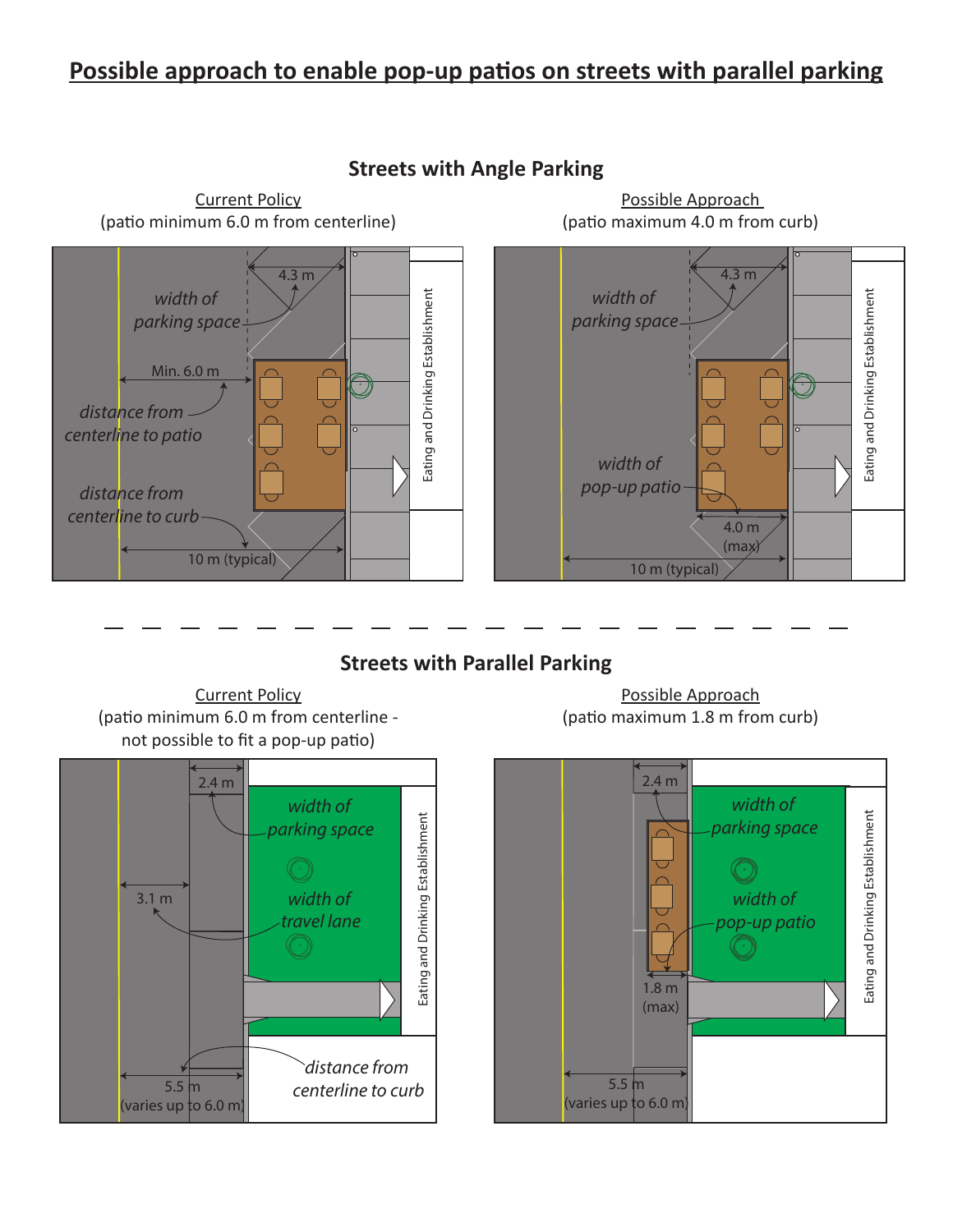# **CITY OF WHITEHORSE CITY OPERATIONS COMMITTEE**





**Chair**: Ted Laking **Vice-Chair**: Dan Boyd

April 4, 2022 **Meeting #2022-07** 

1. New Business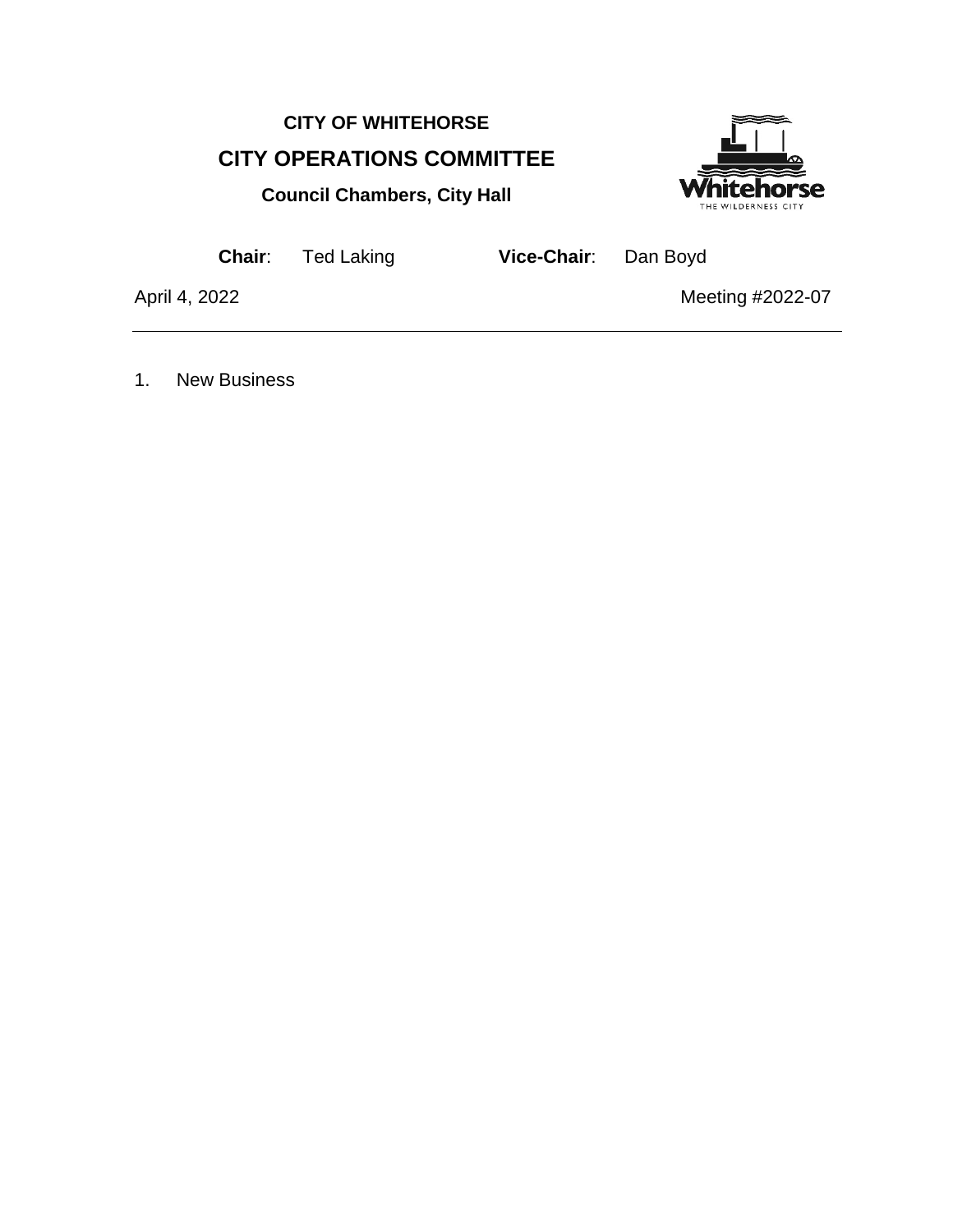# **CITY OF WHITEHORSE COMMUNITY SERVICES COMMITTEE**



**Council Chambers, City Hall**

**Chair**: Mellisa Murray **Vice-Chair**: Michelle Friesen

April 4, 2022 **Meeting #2022-07** 

1. New Business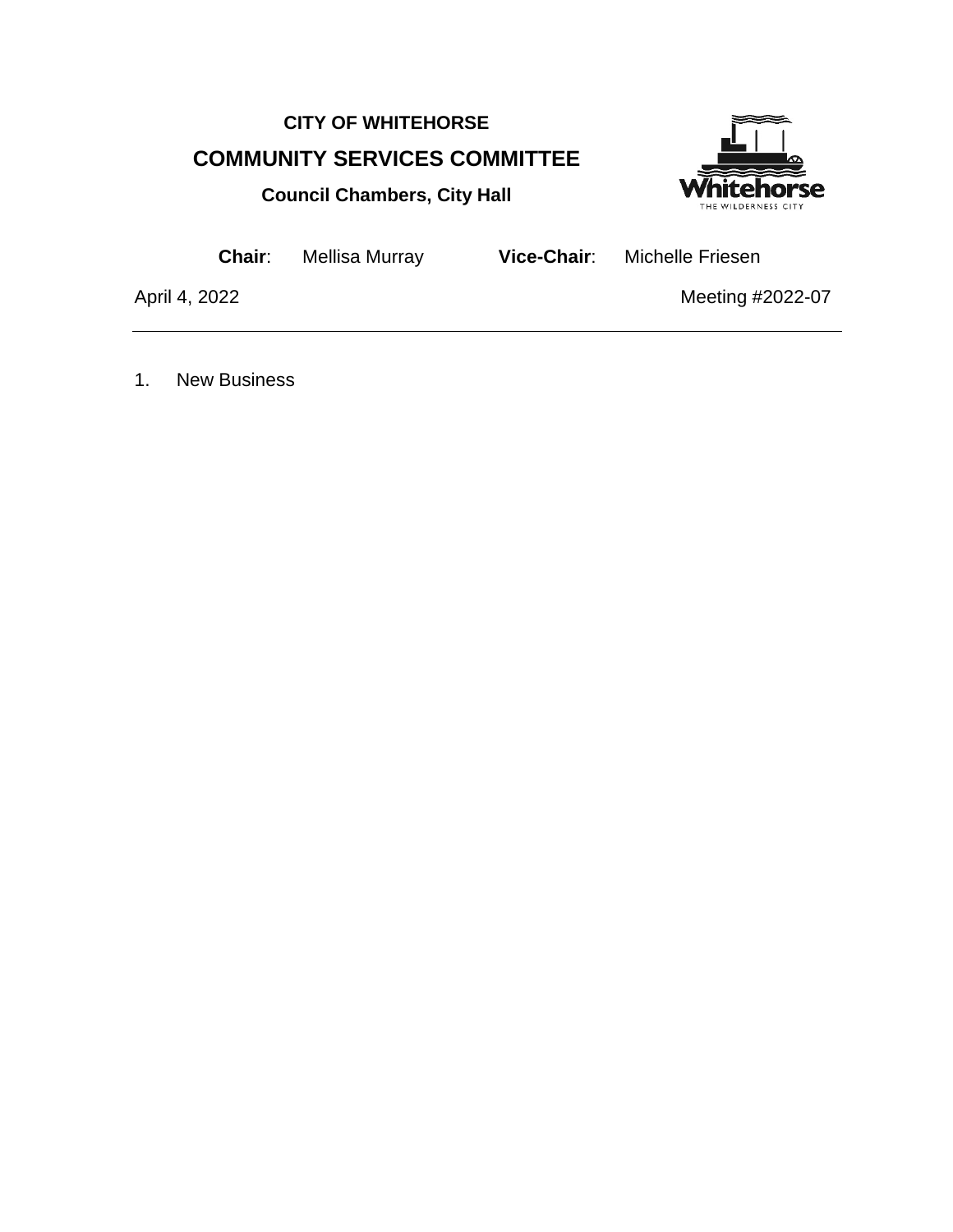# **CITY OF WHITEHORSE PUBLIC HEALTH AND SAFETY COMMITTEE Council Chambers, City Hall**



**Chair**: Kirk Cameron **Vice-Chair**: Jocelyn Curteanu

- 1. Joint Emergency Preparedness Update For Information Only Presented by Fire Chief Jason Everitt Regional Protection Manager Keith Fickling – Wildland Fire Management Director Danielle Trudeau – Yukon Emergency Measures
- 2. Taxi Safety & Vehicle for Hire Bylaw Amendments Presented by Manager Doug Spencer
- 3. New Business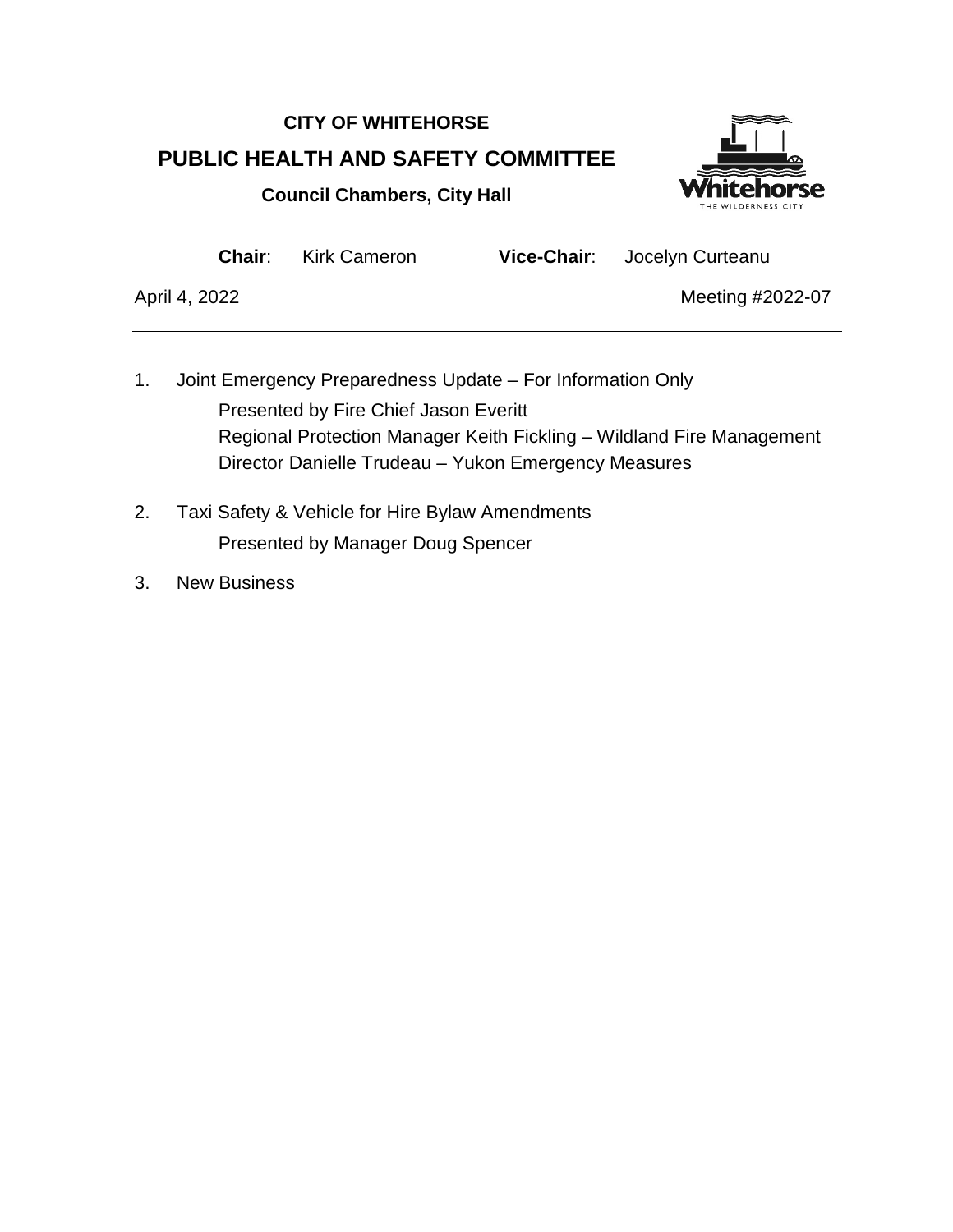**TO**: Public Health and Safety Committee **FROM**: Administration **DATE**: April 4, 2022 **RE**: Joint Emergency Preparedness Update – For Information Only

# **ISSUE**

To provide an update on the status of Municipal Emergency Preparedness in conjunction with key partners.

## **HISTORY**

The City of Whitehorse is responsible for the coordination of municipal emergency preparedness in accordance with the requirements of:

- Bylaw 2013-36 (*[Emergency Measures Bylaw](https://whitehorse.ca/home/showpublisheddocument/98/637215040604730000)*)
- *[Municipal Act](https://laws.yukon.ca/cms/images/LEGISLATION/PRINCIPAL/2002/2002-0154/2002-0154.pdf?zoom_highlight=Municipal+Act#search=%22Municipal%20Act%22)*
- *[Civil Emergency Measures Act](https://laws.yukon.ca/cms/images/LEGISLATION/PRINCIPAL/2002/2002-0034/2002-0034.pdf)*

Due to the broad and expansive requirements of this responsibility, all Divisions within the corporation must contribute to this effort in the identification of significant risks, hazards and exposures within their sphere of influence. Examples of critical risks requiring specific response / recovery plans may include critical water and sewer infrastructure, communications and network assets, transportation emergencies, health and safety related risks, etc. Natural and climate related emergencies along with threats external to the City but having an impact on our citizens require close coordination and integration with external partners.

The design and maintenance of the Municipal Emergency Management Plan along with supporting and subordinate plans as well as the tools and processes necessary for effective operations are evergreen in nature and undergo regular review to ensure antiquated, ineffective and inappropriate processes are updated to accepted standards of today. In the event that an actual crisis does not occur requiring the activation of the Emergency Management Plan, then an annual review should occur to challenge the plan and identify areas of improvement. In the event that the plan is activated, an After Action Review is conducted post-incident to identify areas of improvement to which updates are made.

Regular training and testing of the Plan and processes are necessary to ensure that designated staff are familiar with their role and both assisting and cooperating agencies can easily merge and collaborate where required.

The current Municipal Emergency Management Plan was reviewed and revised in 2020, with the introduction of a subordinate plan – *Public Safety Protection Plan* introduced and presented to Committee on June 23, 2020. *The Public Safety Protection Plan* was designed to focus on the elements necessary for public protection and focus on such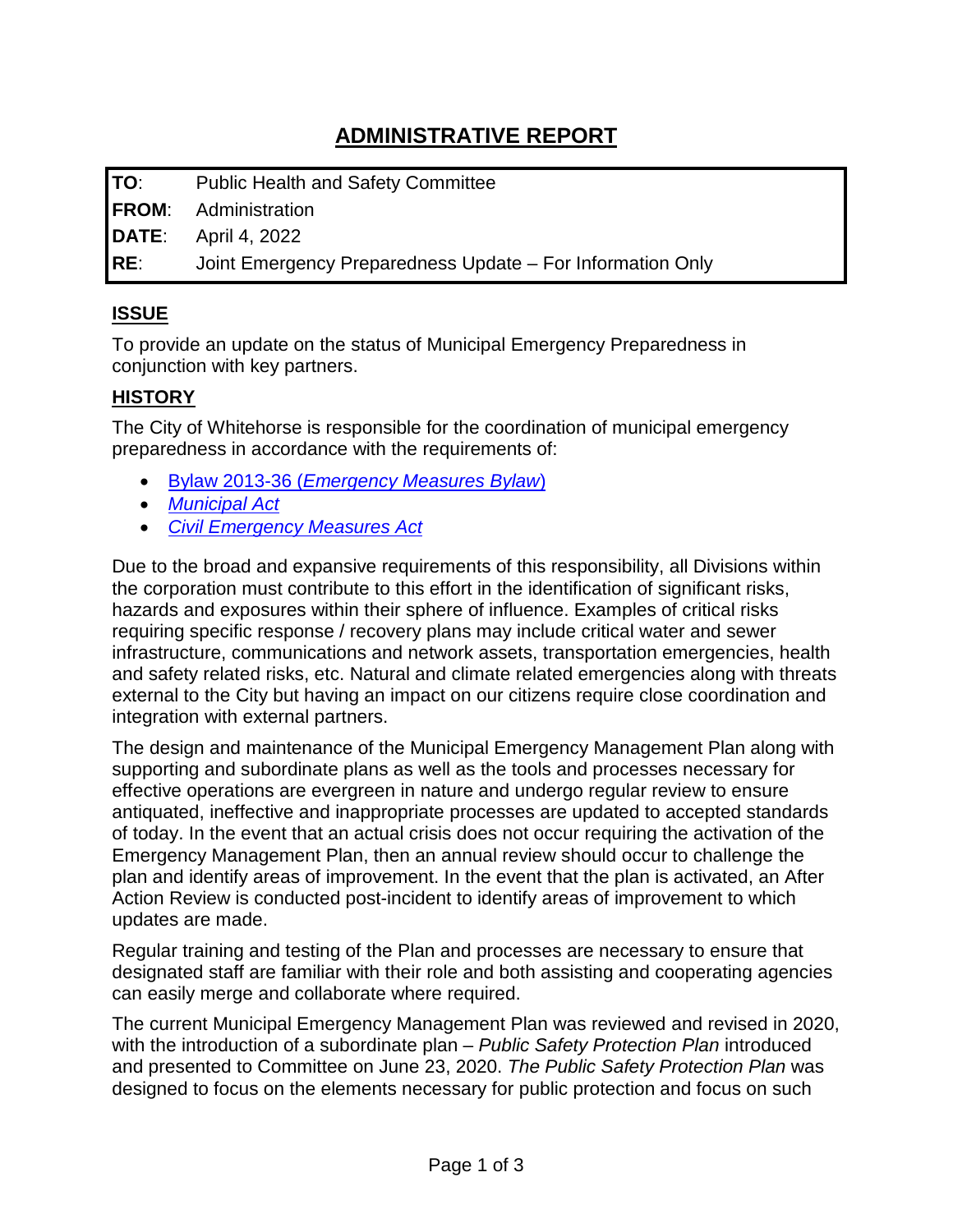actions as Shelter-In-Place as well as Evacuation. Efforts to promote this document are ongoing, but due to the restrictions posed by the COVID pandemic public outreach has been limited to primarily electronic methods.

The Crisis Communications Plan is currently under review and changes are being made to ensure that current crisis communications tools such as Whitehorse Alert are referenced and adopted within the strategy.

### **ANALYSIS**

The broad scope of emergency preparedness planning and execution cannot occur in isolation, but must involve all Divisions within the City of Whitehorse as well as through close integration and alignment with our external partners.

Two key partners in this endeavour are Yukon Government Emergency Measures and Wildland Fire Management. Through close coordination we can ensure that synergies are achieved in training, communications, action coordination and sharing of resources occur with minimal conflict.

Current efforts underway to strengthen emergency planning and resilience include:

#### **City of Whitehorse**

- Staff are reviewing and updating the Crisis Communications Plan to capture new tools and ensure alignment with Yukon Crisis Communications processes.
- Public Safety Protection Plan is being reviewed to ensure reference to Whitehorse Alert and City Communications links are accurate and functional.
- City wide test of Whitehorse Alert is scheduled for mid-April to encourage registration and allow registered users an opportunity to experience the service.
- Advertising strategies to promote Whitehorse Alert to citizens and visitors are being discussed
- Joint exercises are being planned to incorporate internal and external team efforts in enhancing working partnerships.
- Efforts are underway to further identify actions to meet our obligations of the Wildfire Risk Reduction Strategy by working to appropriate a dedicated resource to lead this critical project.

#### **Yukon Wildland Fire Management**

- Wildland Fire Management (WFM) prepares for the fire season by having resources in place ready to respond to incidents as required.
	- o During the season, Wildland Fire Management's meteorologist and fire behavior specialists actively monitor current and short-term forecast weather to ensure appropriate response to fires.
	- o Wildland Fire Management has a number of tools in place to keep Yukoners up-to-date on fire danger ratings and wildfire activity, such as the wildfire map on [www.yukon.ca.](http://www.yukon.ca/)
- WFM prevention and mitigation program has made progress on the Whitehorse South Fuel break to reduce the overall risk of wildfire to the community.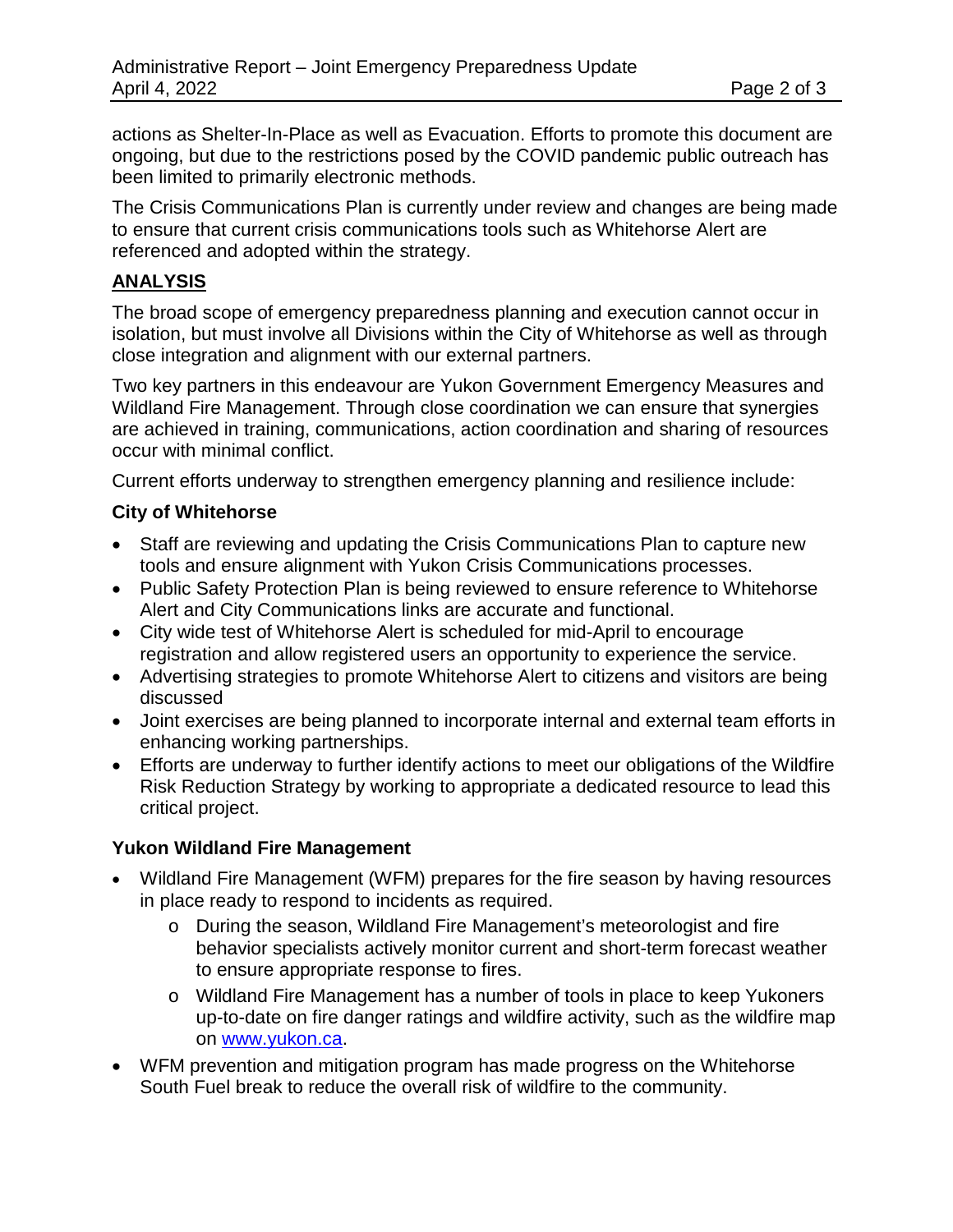- o Since 2020, 101 hectares have been contracted on the Copper Haul Road section of the fuel break and will be completed by November 2023.
- o This spring 130,000 aspen seedlings will be planted across 51 hectares of the Whitehorse South fuel break and 60 hectares of FireSmart fuel treatment areas.
- FireSmart Funding Program
	- o The Yukon government's FireSmart Funding Program provides financial and technical support to eligible organizations to implement wildfire hazard reduction projects. These projects typically involve reducing forest fuels on public and First Nation Settlement Lands that are near Yukon communities.

#### **Yukon Emergency Measures Organization**

- The role of Emergency Measures Organization (EMO) is to coordinate Government of Yukon departments and agencies in the prevention and mitigation, preparedness, response, and recovery from disasters and emergencies.
- This includes actively collaborating with communities, municipalities, First Nations, federal departments, industry and volunteers to enhance emergency-management readiness and capacity across the Yukon.
- The ability to train and exercise regularly and collectively help in being more effective and resilient to emergencies together as they may occur.
- Personal emergency preparedness is a cornerstone of emergency management, and the EMO leads public awareness campaigns to encourage Yukoners to identify and prepare for risks.
- Seasonal readiness meetings are underway to support communities, First Nations and emergency response partners in information sharing related to any upcoming flood and fire seasons and support is being provided for development and planning for community and territorial emergency response plans.
- The Alert Ready program is used to broadcast emergency public alerts on radio, television and wireless devices. A committee is currently established to look at process and activation of Alert Ready.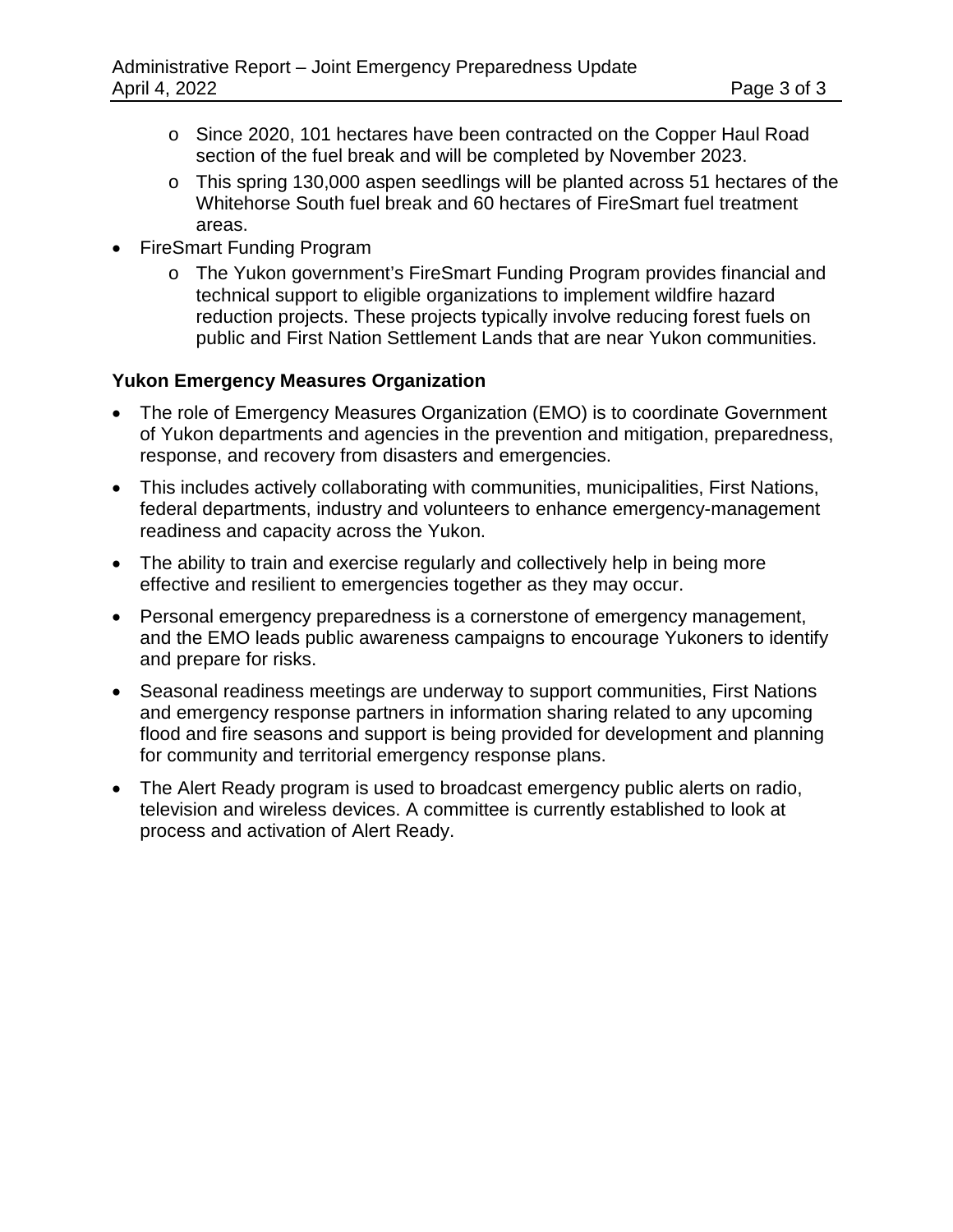**TO**: Public Health and Safety Committee

**FROM**: Administration

**DATE:** April 4<sup>th</sup>, 2022

**RE**: Taxi Safety and Vehicle for Hire Bylaw Amendments

## **ISSUE**

Whether to conduct further analysis on taxi safety related policies and consider changes to the City's *Vehicle for Hire Bylaw*.

### **REFERENCE**

*[Vehicle for Hire Bylaw 2018-26](https://whitehorse.ca/home/showpublisheddocument/69/637635076089630000)* [Yukon Women's Coalition "Taxi Safety Report 2022"](https://www.yukonstatusofwomen.com/publications)

## **HISTORY**

Over the last two decades, the perception of passenger safety in taxis in Whitehorse, especially in relation to women and vulnerable persons, has been poor. In 2017, a taxi safety working group was struck to identify concerns and a list of recommendations was provided to the City. Many of the group's recommendations were adopted and incorporated into amendments made to the City's 2018 *Vehicle for Hire Bylaw* (VFH), including enhanced driver testing/training, requirement for video recording equipment, as well as driver conduct provisions and owner accountabilities.

Taxi passenger safety has been reported on extensively in the media and in January 2022 the Yukon Women's Coalition released their Taxi Safety Report (the Report) based on a survey of 174 respondents, including 160 identifying as women, and approximately 50 that identified as Indigenous. The Report highlighted negative experiences and perceptions of the taxi industry and provided a number of specific recommendations to the City and to Bylaw Services specifically. Key recommendations from the Report include:

- establishing a new committee or utilizing an existing committee to provide ongoing review and recommendations on taxi safety;
- additional recording tools (ie. audio, panic buttons and increased retention periods);
- updated driver training,
- annual reporting; and
- implementation of a public awareness campaign.

Administration has conducted a review of the Report recommendations. In addition, a number of industry related bylaw amendments were under analysis prior to receipt of the Report. These amendments include fleet age requirements, colour and vehicle identity enhancements, signage updates, and more stringent accessibility requirements.